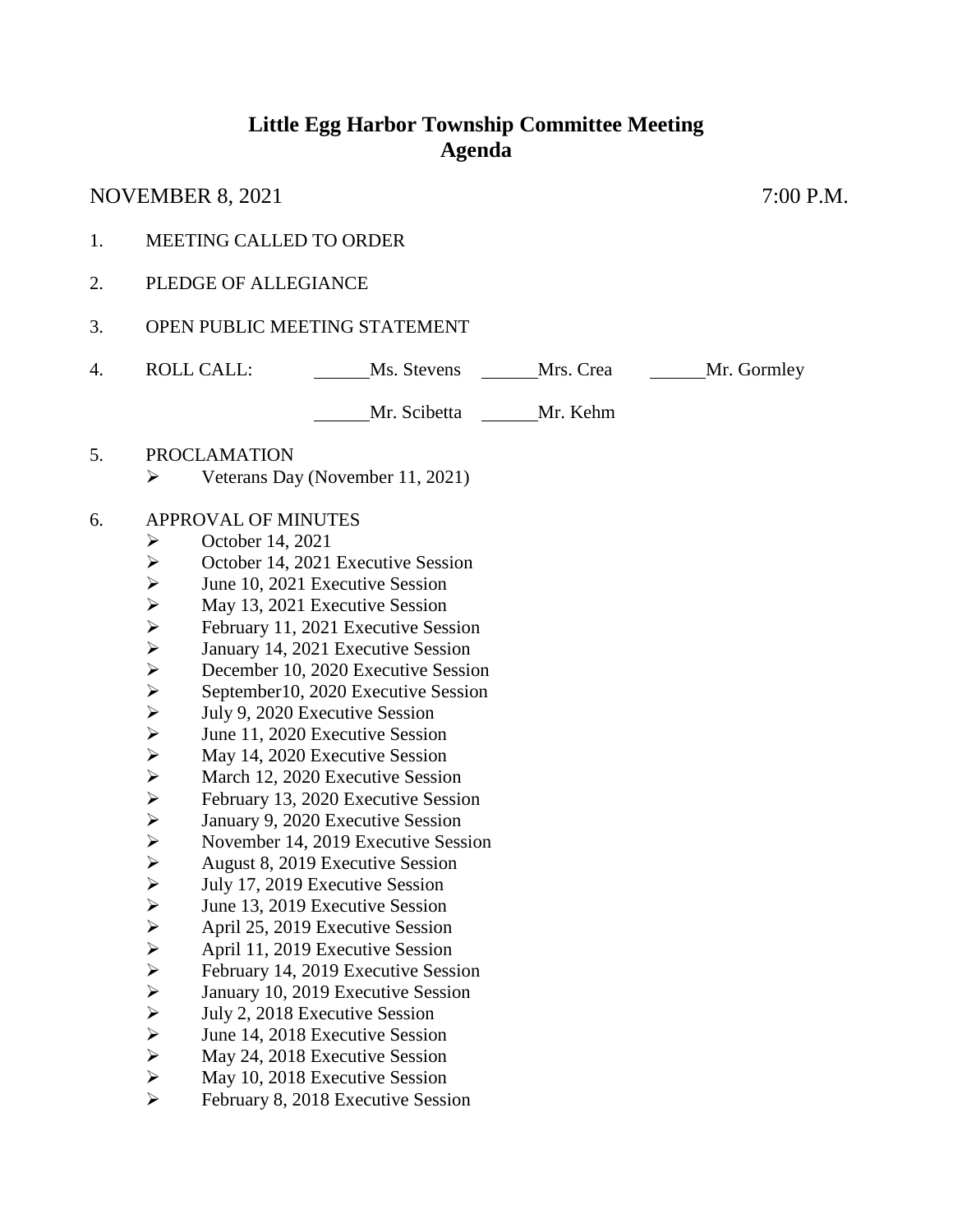November 8, 2021 Committee Meeting Agenda Page 2

- Subsection 2, 2017 Executive Session<br>
September 14, 2017 Executive Session
- 
- September 14, 2017 Executive Session<br>
August 10, 2017 Executive Session<br>
Sully 13, 2017 Executive Session August 10, 2017 Executive Session
- 
- $\blacktriangleright$  July 13, 2017 Executive Session<br> $\blacktriangleright$  June 8, 2017 Executive Session
- $\geq$  June 8, 2017 Executive Session<br> $\geq$  May 25, 2017 Executive Session  $\triangleright$  May 25, 2017 Executive Session<br> $\triangleright$  April 13, 2017 Executive Session
- April 13, 2017 Executive Session
- $\blacktriangleright$  June 9, 2016 Executive Session
- $\triangleright$  May 26, 2016 Executive Session

# 7. ORDINANCE **[First Reading and Introduction]**

- 2021-22 An Ordinance of the Township of Little Egg Harbor, County of Ocean, State of New Jersey, Amending and Supplementing Chapter 293 of the Township Code of the Township of Little Egg Harbor Entitled "Solid Waste and Recycling Collection" so as to Amend Article I, Section 293-3 Entitled "Rules and Regulations"
- 2021-23 An Ordinance of the Township of Little Egg Harbor, County of Ocean, State of New Jersey, Amending and Supplementing Chapter 323 of the Township Code of the Township of Little Egg Harbor, Entitled "Vehicles and Traffic" so as to Prohibit Parking of Trailers on Streets
- 2021-24 An Ordinance of the Township of Little Egg Harbor, County of Ocean, State of New Jersey, An Ordinance Amending and Supplementing Chapter 15 of the Township Code of the Township of Little Egg Harbor, Entitled "Land Use and Development"
- 2021-25 An Ordinance of the Township of Little Egg Harbor, County of Ocean, State of New Jersey, An Ordinance Amending and Supplementing Chapter 299 of the Township Code of the Township of Little Egg Harbor, Entitled " Streets and Sidewalks"

## 8. CONSENT AGENDA

*A Consent Agenda includes items of business which are not controversial and do not require individual discussion. The Consent Agenda is moved, seconded, and voted upon as one item by the Governing Body.* 

2021-233 Authorizing the Amendment of Resolution 2021-211 Appointing Larry Ditzel as Plumbing Subcode Official for the Construction Department 2021-234 Authorizing the Appointment of Kimberly Conley as Clerk/Cashier for the Township Tax Collector Office 2021-235 Authorizing an Amendment to the 2021 Budget to Allow for the Insertion of a Special Item of Revenue and Appropriation Pursuant to N.J.S.A. 40A:4-87 *[\$1,136,281.83 from the American Rescue Plan Act]*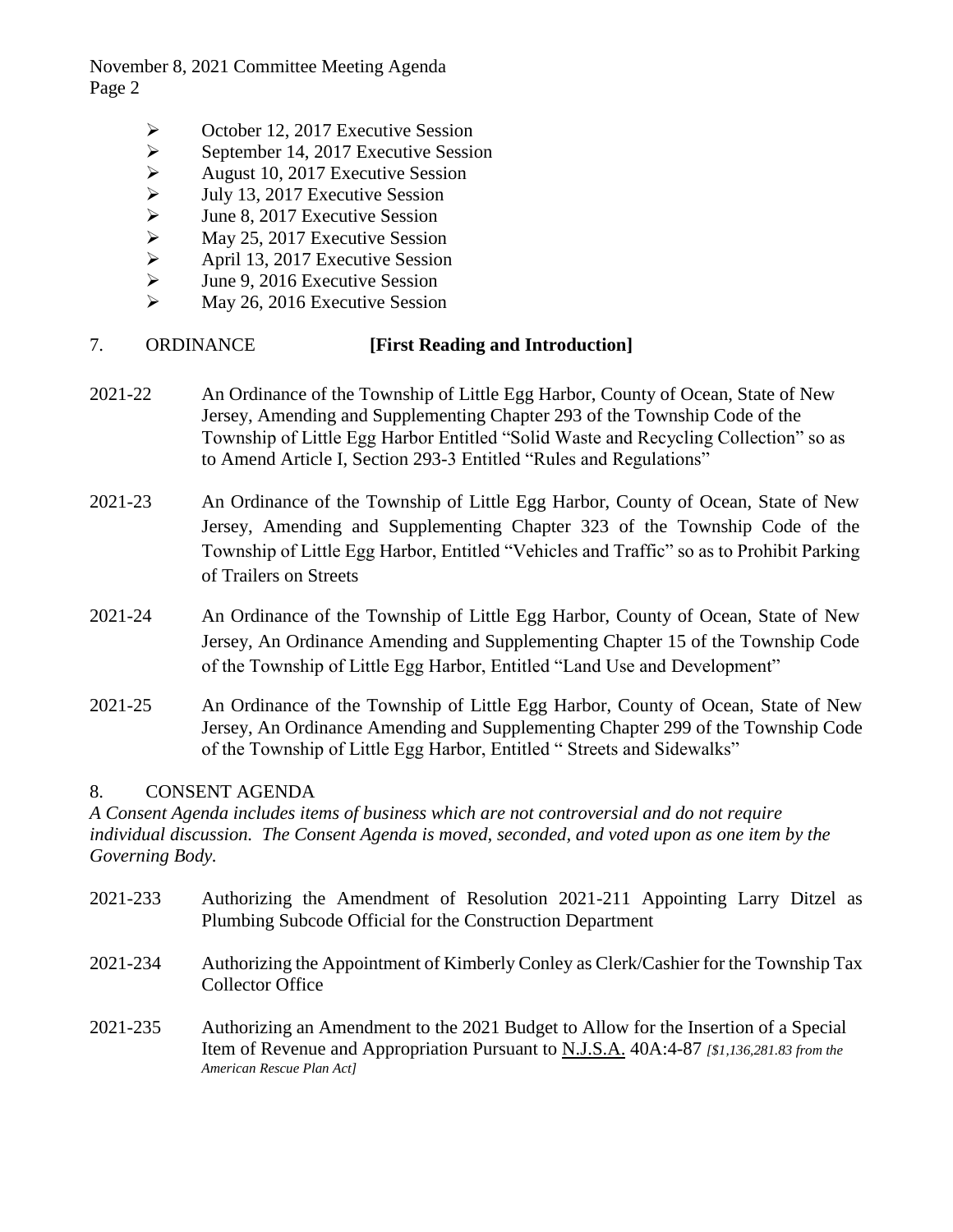| Page 3   | November 8, 2021 Committee Meeting Agenda                                                                                                                                                                                               |  |  |  |
|----------|-----------------------------------------------------------------------------------------------------------------------------------------------------------------------------------------------------------------------------------------|--|--|--|
| 2021-236 | Authorizing an Amendment to the 2021 Budget to Allow for the Insertion of a Special<br>Item of Revenue and Appropriation Pursuant to N.J.S.A. 40A:4-87 [\$35,000.00 from the<br>Community Development Block Grant Program]              |  |  |  |
| 2021-237 | Authorizing an Amendment to the 2021 Budget to Allow for the Insertion of a Special<br>Item of Revenue and Appropriation Pursuant to N.J.S.A. 40A:4-87 [\$33,491.41 from the<br>Recycling Tonnage Grant]                                |  |  |  |
| 2021-238 | Authorizing an Amendment to the 2021 Budget to Allow for the Insertion of a Special<br>Item of Revenue and Appropriation Pursuant to N.J.S.A. 40A:4-87 [\$5,000.00 from the<br>Sustainable Communities Environmental Stewardship Grant] |  |  |  |
| 2021-239 | Authorizing Assignment of Tax Sale Certificate #16-00096                                                                                                                                                                                |  |  |  |
| 2021-240 | Authorizing Assignment of Tax Sale Certificate #16-00157                                                                                                                                                                                |  |  |  |
| 2021-241 | Authorizing Assignment of Tax Sale Certificate #18-00075                                                                                                                                                                                |  |  |  |
| 2021-242 | Authorizing Assignment of Tax Sale Certificate #18-00127                                                                                                                                                                                |  |  |  |
| 2021-243 | Authorizing Property Tax Refunds for Properties Located at Block 326.204, Lot 1;<br>Block 325.65, Lot 6 and 325.86, lot 23                                                                                                              |  |  |  |
| 2021-244 | Establishing an Accelerated Tax Sale Date of December 16, 2021                                                                                                                                                                          |  |  |  |
| 2021-245 | Authorizing the Removal of a Property Located at Block 191.01, Lot 1 from the<br>December 16, 2021 Tax Sale List                                                                                                                        |  |  |  |
| 2021-246 | Approving Participation in the Safe and Secure Communities Grant Program<br>Administered by the State of New Jersey Department of Law and Public Safety and<br>Acceptance of a Grant Sub-Award of \$32,400.00                           |  |  |  |
| 2021-247 | Authorizing the Amendment of the Appointing Authority's Plan to the Civil Service<br>Commission for Vacation Carryover of "Use or Lose" Vacation Hours Due to Impact of<br>COVID-19 Pandemic                                            |  |  |  |
| 2021-248 | A Resolution Supporting the Ocean County Natural Land Trust Proposal to Acquire<br>Block 263, Lot 8, in the Township of Little Egg Harbor for Open Space Preservation by<br>the County of Ocean                                         |  |  |  |
| 2021-249 | Authorizing an Employment Agreement with Deputy Clerk Susan Farrell                                                                                                                                                                     |  |  |  |
| 9.       | PUBLIC COMMENT Consent Agenda Only                                                                                                                                                                                                      |  |  |  |